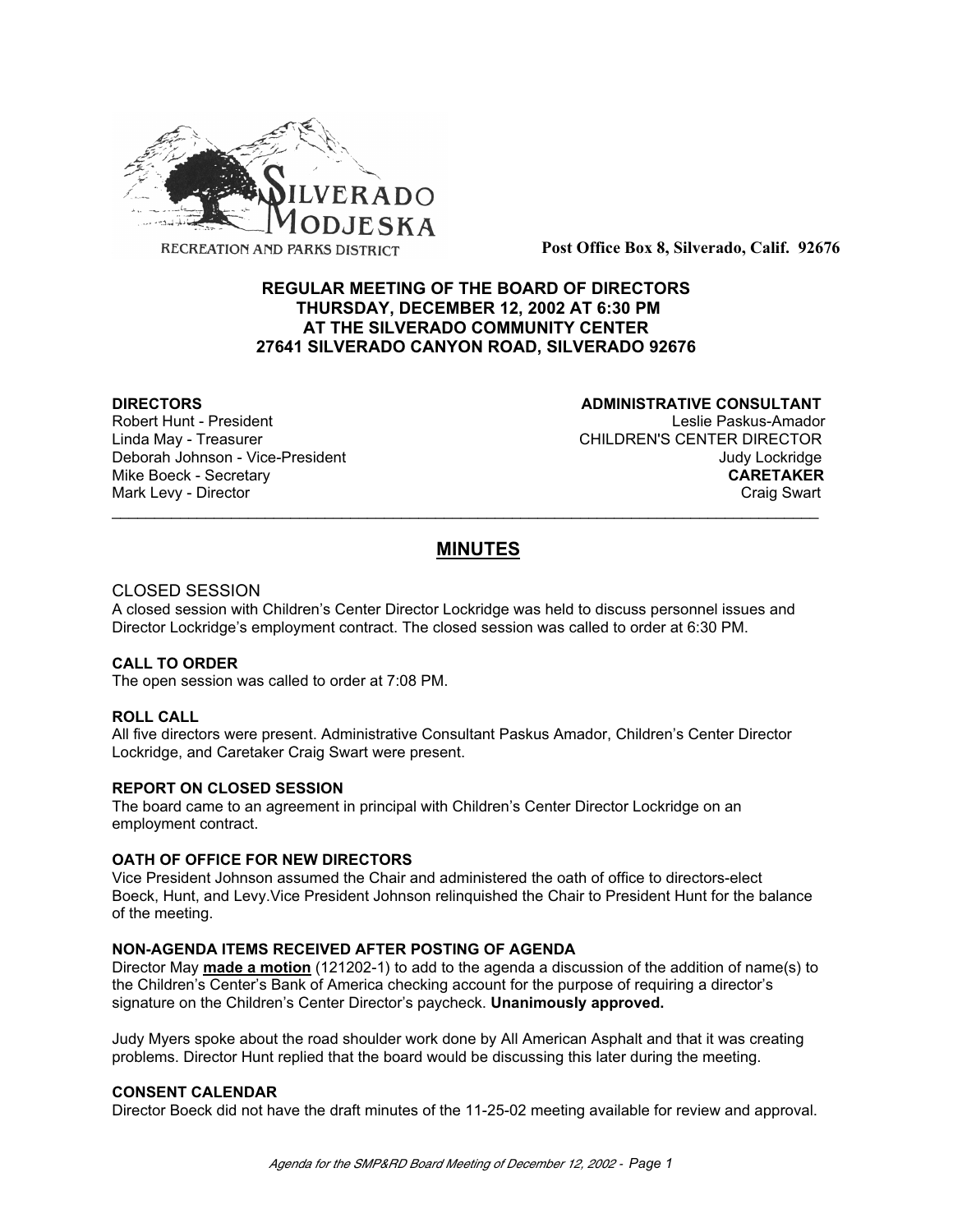Director May received the audited financial statements from the auditor.

A letter and payment were received from Darla Toker (Darla's School of Dance). Lori Christenson is the new director of the dance class and the new name is Canyon School of the Arts. Director Boeck received correspondence from the Independent Special Districts of Orange County. He updated the ISDOC records with the names and contact info for the new SMRPD Board directors. This information will be included in the updated ISDOC directory.

Gibran Stout made several complaints concerning board members and their activities. Director Hunt promised to respond in writing.

Director Levy **made a motion** (121202-2) to receive and file the correspondence presented to the board. **Unanimously approved.**

#### **TREASURER'S REPORT**

No month end report from the county was received so there was no monthly treasurer's report. Director May **made a motion** (121202-3) to approve payment of transmittal #12-02. **Unanimously approved.** Director May **made a motion** (121202-4) to approve payment of transmittal #12-02B. **Unanimously approved.**

Director Johnson mentioned that she had not been paid her board stipend and she has been a board director since August. Apparently no board directors have been paid in months.

#### **SILVERADO CHILDRENS CENTER DIRECTOR'S REPORT**

Director Hunt discussed Children's Center Director Lockridge's employment contract. The advertising contract with OC Family Magazine was discussed. Director Levy **made a motion** (121202-5) to enter into an advertising contract with OC Family Magazine for 12 months totalling \$3388. **Unanimously approved.** Director May **made a motion** (121202-6) to approve the employment contract with Children's Center Director Lockridge for a three month period. **Unanimously approved.**

Director May **made a motion** (121202-7) to add the signatures of both the board president and the board treasurer to the Children's Center's Bank of America checking account for the purpose of requiring a director's signature on the Children's Center Director's paycheck. **Unanimously approved.** There was a discussion concerning the possibility that a group might want to take over Children's Center operations from the SMRPD.

#### **CARETAKER'S REPORT**

Craig Swart mentioned that the light in the outside men's restroom at the Silverado Community Center had been vandalized and needed replacing.

#### **OTHER DISTRICT BUSINESS**

Attorney Doug Carstens, representing Chatten – Brown and Associates, spoke about legal matters concerning the proposed Silverado Canyon Ranch and the District's interest in trails and recreation issues.

Director Boeck **made a motion** (121202-8) to continue the meeting past the normal 9:30 PM ending time. Directors Hunt, Johnson, Boeck, and Levy approved. Director May opposed. Motion passed.

#### **CLOSED SESSION**

The board went into closed session at 9:47 PM to discuss legal strategy with their attorney concerning a proposed land acquisition issue.

The board returned to open session at 10:44 PM. There were no actions taken during the closed session.

#### **OTHER DISTRICT BUSINESS**

Administrative Consultant Paskus reported on the playground grant. Two bids are on their way to the **District.** 

There was a discussion concerning the community survey about the usage of facilities.